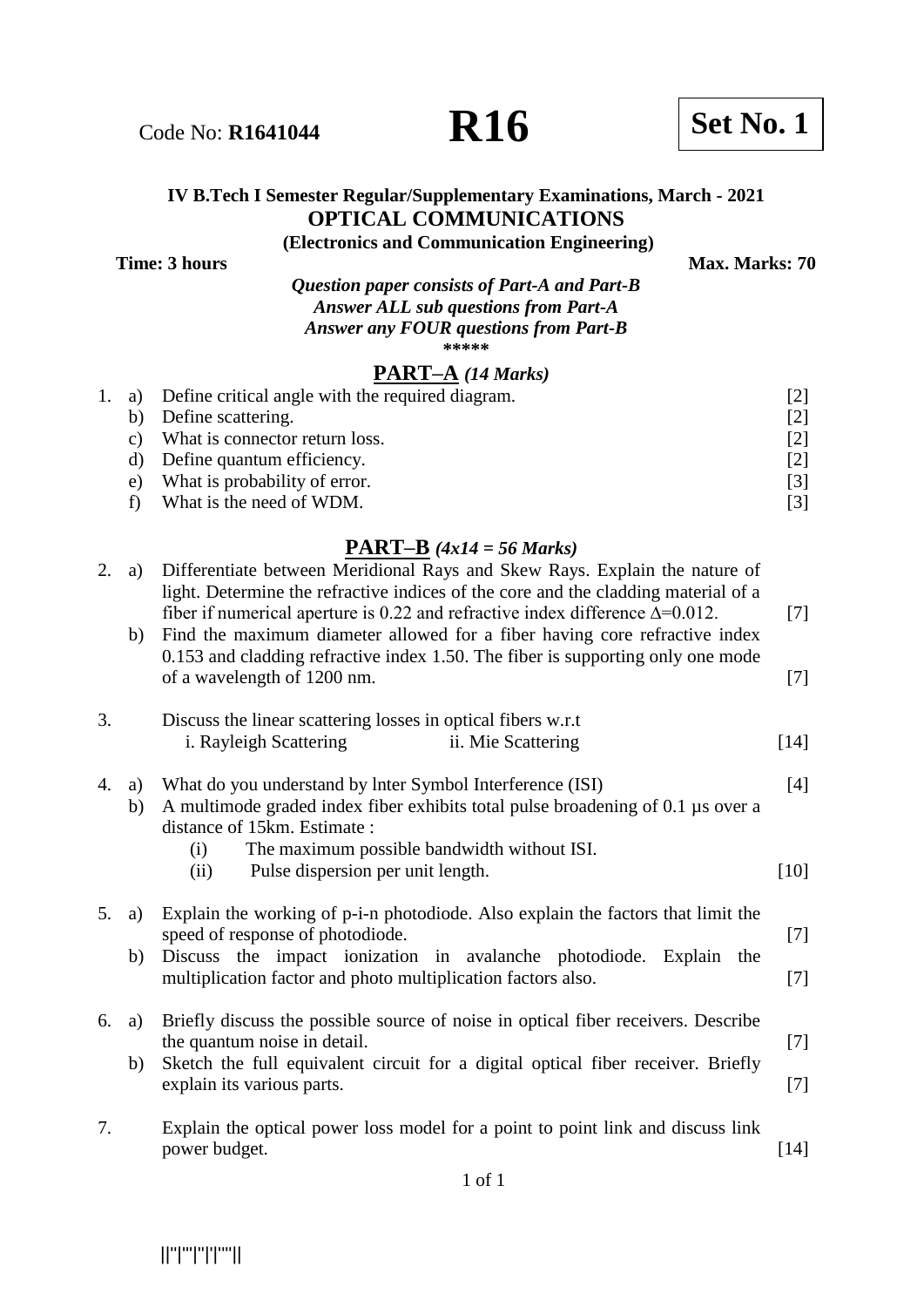#### **IV B.Tech I Semester Regular/Supplementary Examinations, March - 2021 OPTICAL COMMUNICATIONS**

**(Electronics and Communication Engineering)**

**Time: 3 hours** Max. Marks: 70

*Question paper consists of Part-A and Part-B Answer ALL sub questions from Part-A Answer any FOUR questions from Part-B* **\*\*\*\*\***

# **PART–A** *(14 Marks)*

| 1. | a) | Define mode filed diameter.          | $\lceil 2 \rceil$ |
|----|----|--------------------------------------|-------------------|
|    | b) | What is material dispersion.         | [3]               |
|    | C) | Compare connectors and splicers      | [2]               |
|    | d) | Mention all types of LED structures. | [3]               |
|    | e) | Mention different sources of errors. | [3]               |
|    |    | Mention all types of line codings.   | [2]               |

#### **PART–B** *(4x14 = 56 Marks)*

| a)<br>b) | Differentiate single mode fiber and graded index fiber. Explain propagation<br>modes in single mode fibers.<br>A multimode silca fiber that has a core refractive index $nl = 1.48$ and cladding<br>index $n2 = 1.48$ . Compute the numerical aperture.                                                                                                                                                                                            | $[7]$<br>$[7]$ |
|----------|----------------------------------------------------------------------------------------------------------------------------------------------------------------------------------------------------------------------------------------------------------------------------------------------------------------------------------------------------------------------------------------------------------------------------------------------------|----------------|
| a)<br>b) | Explain the signal distortion in optical waveguide. Discuss group delay and<br>different types of dispersion in optical fiber communication.<br>What is chromatic dispersion?                                                                                                                                                                                                                                                                      | $[10]$<br>[4]  |
|          | Write a short notes on<br>(i) multimode and single mode fiber joints<br>(ii) connector types                                                                                                                                                                                                                                                                                                                                                       | $[14]$         |
| a)<br>b) | Explain LED Structure with neat sketch.<br>A planar LED is fabricated from GaAs which has a refractive index of 3.6. (i)<br>Calculate the optical power emitted into air as a percentage of the internal<br>optical power for the device when the transmission factor at the crystal-air<br>interface is 0.68. (ii) When the optical power generated internally is 50% of the<br>electric power supplied, determine the external power efficiency. | $[7]$<br>$[7]$ |
|          | Write in brief about: (i) Quantum limit (ii) Laser diode to fiber coupling.                                                                                                                                                                                                                                                                                                                                                                        | $[14]$         |
| a)<br>b) | Discuss in detail the major considerations for optical system design for digital<br>link.<br>Explain link power budget with necessary expressions. Design an optical fiber<br>link for transmitting 15MBPS of data for a distance of 4 km with a BER of $10^{-9}$ .                                                                                                                                                                                | $[7]$<br>$[7]$ |
|          |                                                                                                                                                                                                                                                                                                                                                                                                                                                    |                |

Code No: **R1641044 R16 Set No. 2**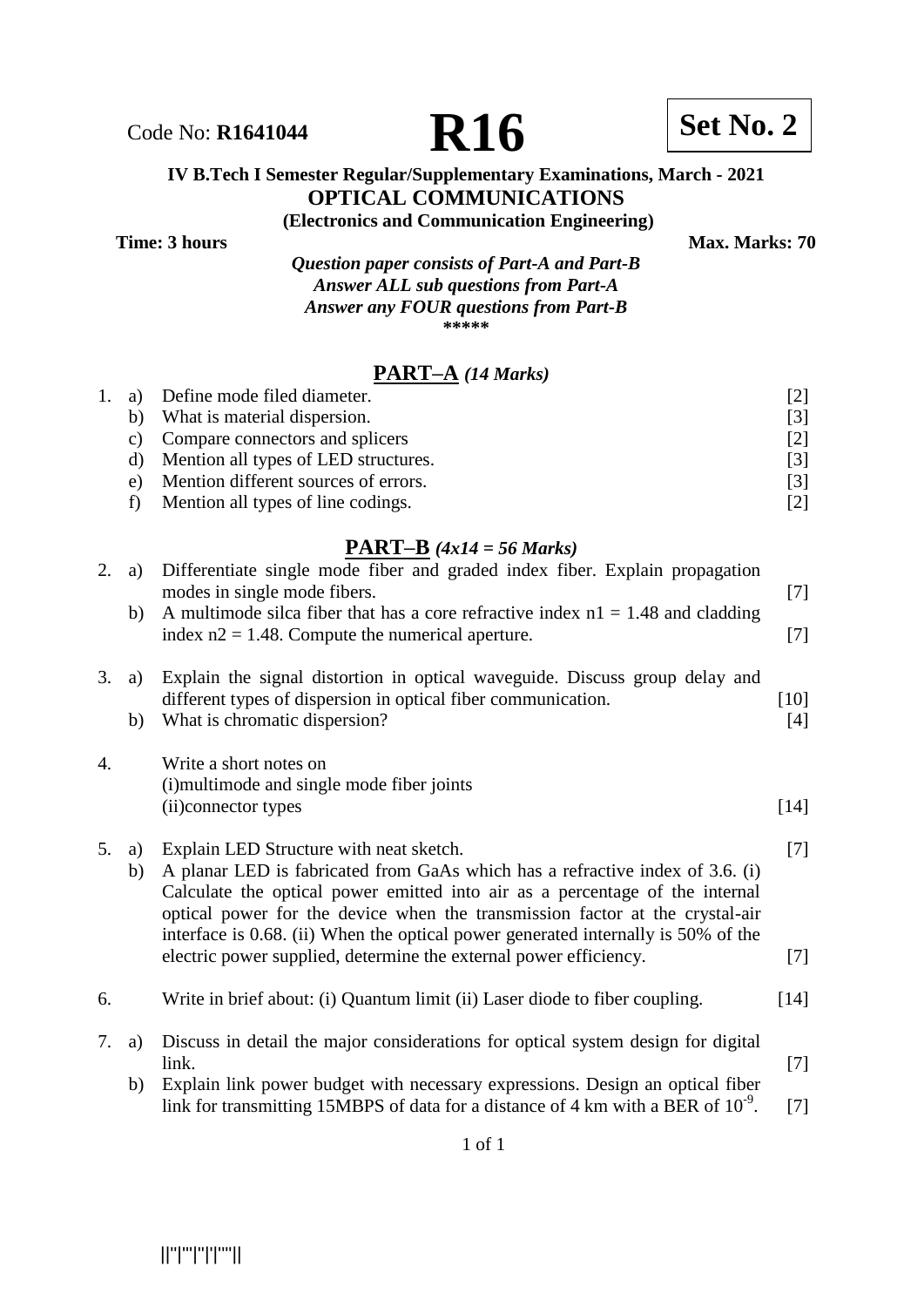

#### **IV B.Tech I Semester Regular/Supplementary Examinations, March - 2021 OPTICAL COMMUNICATIONS**

**(Electronics and Communication Engineering)**

**Time: 3 hours** Max. Marks: 70

*Question paper consists of Part-A and Part-B Answer ALL sub questions from Part-A Answer any FOUR questions from Part-B* **\*\*\*\*\***

## **PART–A** *(14 Marks)*

|    | 1. a) Define cut off wave length.   | [2]               |
|----|-------------------------------------|-------------------|
|    | b) What is attenuation?             | [2]               |
|    | c) Mention all types of connectors. | [2]               |
|    | d) Draw the structure of APD.       | $\lceil 3 \rceil$ |
| e) | Define quantum limit.               | [2]               |
|    | What is eye pattern?                | [3]               |

#### **PART–B** *(4x14 = 56 Marks)*

|    |          | $\frac{1}{2}$ $\frac{1}{2}$ $\frac{1}{2}$ $\frac{1}{2}$ $\frac{1}{2}$ $\frac{1}{2}$ $\frac{1}{2}$ $\frac{1}{2}$ $\frac{1}{2}$ $\frac{1}{2}$ $\frac{1}{2}$ $\frac{1}{2}$ $\frac{1}{2}$ $\frac{1}{2}$ $\frac{1}{2}$ $\frac{1}{2}$ $\frac{1}{2}$ $\frac{1}{2}$ $\frac{1}{2}$ $\frac{1}{2}$ $\frac{1}{2}$ $\frac{1}{2}$ |                |
|----|----------|---------------------------------------------------------------------------------------------------------------------------------------------------------------------------------------------------------------------------------------------------------------------------------------------------------------------|----------------|
|    | a)       | Draw a black diagram of a digital optical receiver showing its various<br>components. Explain the function of each component. How is the signal used<br>by the decision circuit related to the incident optical power?                                                                                              | $[10]$         |
|    | b)       | What are advantages and disadvantages of OFC?                                                                                                                                                                                                                                                                       | [4]            |
| 3. | a)<br>b) | Explain about Glass & Chalcogenide glass fiber materials.<br>A LED operation at 850nm and has a spectral width of 45nm. What is the pulse                                                                                                                                                                           | [10]           |
|    |          | spreading in nsec/km due to a material dispersion?                                                                                                                                                                                                                                                                  | $[4]$          |
| 4. |          | Clearly discuss fiber alignment and joint losses.                                                                                                                                                                                                                                                                   | [14]           |
| 5. | a)<br>b) | Explain in detail about laser diode modes and threshold conditions.<br>Explain the design and working of an edge emitting LED.                                                                                                                                                                                      | $[7]$<br>[7]   |
| 6. | a)<br>b) | Explain about Equilibrium Numerical Aperture.<br>Classify the error sources and explain any one of the error in detail.                                                                                                                                                                                             | $[7]$<br>$[7]$ |
| 7. |          | Analyze the Rise time Power Budget of Optical Fibre Communication in terms<br>of analog system design.                                                                                                                                                                                                              | [14]           |

1 of 1